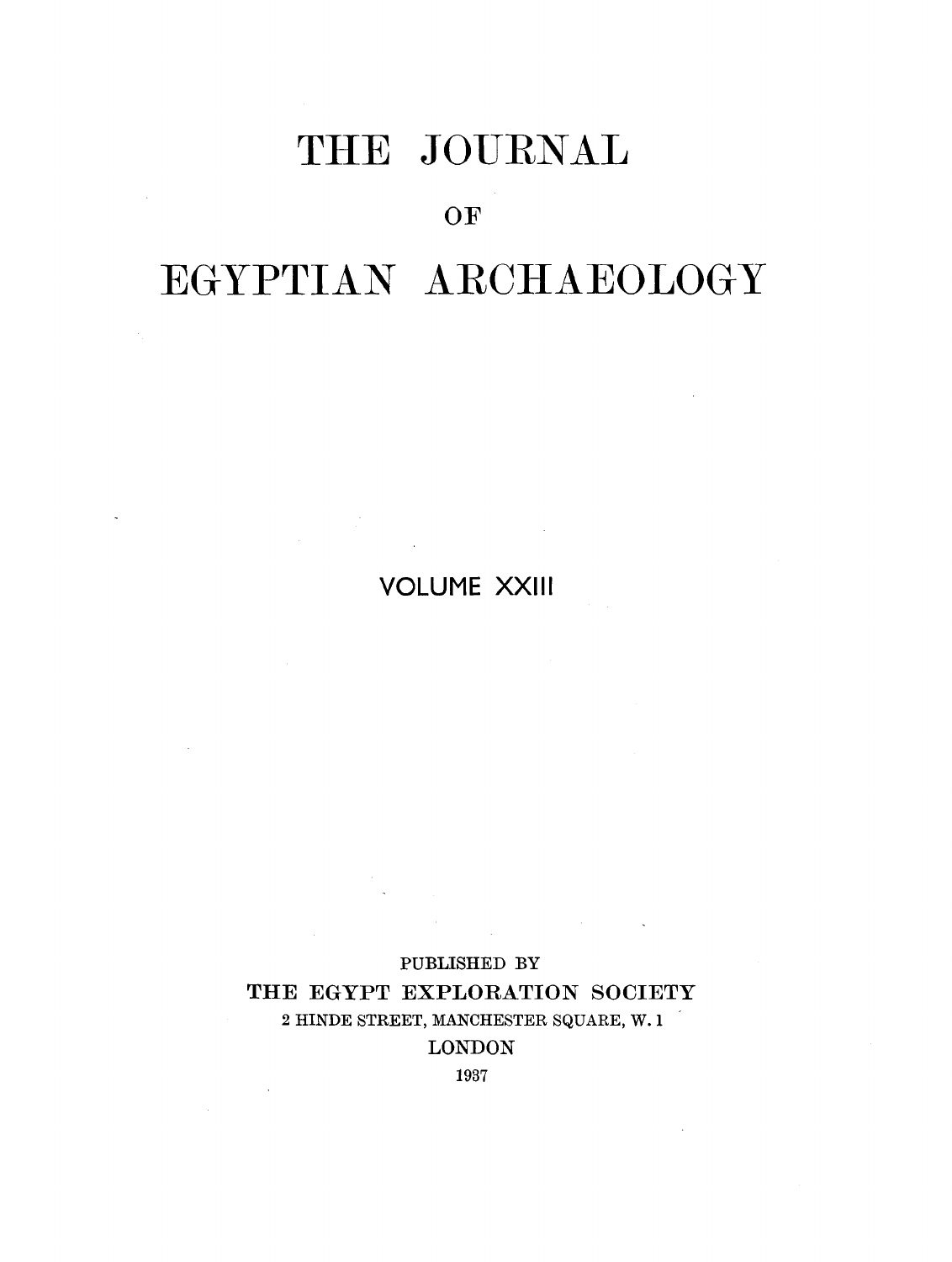## **CONTENTS**

| A FAMILY STELA IN THE UNIVERSITY MUSEUM, PHILA-                                         |           |                       |            |            |                      |                               |              |                            |            |     |
|-----------------------------------------------------------------------------------------|-----------|-----------------------|------------|------------|----------------------|-------------------------------|--------------|----------------------------|------------|-----|
| <b>DELPHIA</b>                                                                          |           |                       |            |            |                      |                               | .            | Philippus Miller           | $\cdots$   | 1   |
| THE ART OF THE THIRD AND FIFTH DYNASTIES                                                |           |                       |            |            |                      |                               | .            | Kurt Pflüger<br>$\sim 100$ | $\ddotsc$  | 7   |
| THE BREMNER-RHIND PAPYRUS-II                                                            |           |                       |            |            | $\ddot{\phantom{a}}$ |                               | $\ddotsc$    | R. O. Faulkner             | $\ddotsc$  | 10  |
| THE PAINTINGS OF THE CHAPEL OF ATET AT MEDUM                                            |           |                       |            |            |                      |                               | $\ddotsc$    | William Stevenson Smith    |            | 17  |
| NOTES ON MYRRH AND STACTE                                                               |           |                       |            | $\dddotsc$ | $\dddotsc$           | $\ddotsc$                     | $\ddotsc$    | A. Lucas<br>$\ddotsc$      | $\ddotsc$  | 27  |
| THE PAPYRUS OF KHNEMEMHAB IN UNIVERSITY COLLEGE,                                        |           |                       |            |            |                      |                               |              |                            |            |     |
| LONDON                                                                                  | $\ddotsc$ | $\ddotsc$             | $\ddotsc$  |            |                      | $\ddotsc$                     | $\ddotsc$    | Alan W. Shorter            | $\cdots$   | 34  |
| AN ANALYSIS OF THE PETRIE COLLECTION OF EGYPTIAN<br>WEIGHTS                             |           |                       |            | $\ddotsc$  |                      |                               | $\ddotsc$    | A. S. Hemmy                |            | 39  |
| THE GENDER OF TENS AND HUNDREDS IN LATE EGYPTIAN                                        |           |                       |            |            |                      |                               |              | Jaroslav Černý             | .          | 57  |
| TWO PUZZLES OF RAMESSIDE HIERATIC                                                       |           |                       |            |            |                      |                               |              | Jaroslav Černý             |            | 60  |
|                                                                                         |           |                       |            |            |                      | $\dddotsc$                    | $\dddotsc$   |                            | .          |     |
| ΜΕΡΙΣΜΟΣ ΑΝΑΚΕΧΩΡΗΚΟΤΩΝ: AN ASPECT OF<br>THE ROMAN OPPRESSION IN EGYPT                  |           |                       |            |            | $\sim$ $\sim$        | $\ddotsc$                     | $\ddotsc$    | Naphtali Lewis             |            | 63  |
| AN OXYRHYNCHUS DOCUMENT ACKNOWLEDGING REPAY-                                            |           |                       |            |            |                      |                               |              |                            |            |     |
| MENT OF A LOAN                                                                          |           |                       | $\dddotsc$ | $\ddotsc$  | $\ddotsc$            |                               | $\ddotsc$    | Phillip H. de Lacy         | .          | 76  |
| ADOLF ERMAN, 1854-1937                                                                  |           |                       |            | $\cdots$   | $\cdots$             | $\ddotsc$                     | $\ddotsc$    | W. E. Crum<br>$\dddotsc$   | .          | 81  |
| BIBLIOGRAPHY: GRAECO-ROMAN EGYPT                                                        |           |                       |            |            |                      |                               |              |                            |            |     |
| PART I: PAPYROLOGY (1936)                                                               |           |                       |            | $\ddotsc$  | $\dddotsc$           | $\dddot{\phantom{0}}$         | $\cdots$     | $\ddotsc$                  |            | 83  |
| PART II: GREEK INSCRIPTIONS (1935-6)                                                    |           |                       |            |            |                      | $\ddotsc$                     | $\cdots$     | Marcus N. Tod              | $\dddotsc$ | 106 |
| BIBLIOGRAPHY: CHRISTIAN EGYPT (1936)                                                    |           |                       |            |            |                      | $\ldots$                      | $\cdots$     | De Lacy O'Leary            | $\dddotsc$ | 110 |
| LIST OF ABBREVIATIONS USED IN REFERENCES TO PERIODICALS, &c.<br>$\sim 100$ km s $^{-1}$ |           |                       |            |            |                      |                               |              |                            | .          | 142 |
| PRELIMINARY REPORT ON THE EXCAVATIONS AT SESEBI,                                        |           |                       |            |            |                      |                               |              |                            |            |     |
| NORTHERN PROVINCE, ANGLO-EGYPTIAN SUDAN, 1936-7                                         |           |                       |            |            |                      |                               |              | A. M. Blackman             | .          | 145 |
| THE JUDICIAL PAPYRUS OF TURIN                                                           |           |                       |            |            | $\dddotsc$           | <b><i>Charles Company</i></b> | $\mathbf{1}$ | A. de Buck<br>$\ddotsc$    | $\ddotsc$  | 152 |
| A TOILET SCENE ON A FUNERARY STELA OF THE MIDDLE                                        |           |                       |            |            |                      |                               |              |                            |            |     |
| KINGDOM<br>THE BREMNER-RHIND PAPYRUS-III                                                |           |                       |            |            | $\cdots$             | $\ddotsc$                     | $\dddotsc$   | I. E. S. Edwards           | $\ddotsc$  | 165 |
|                                                                                         |           |                       |            |            | $\cdots$             | $\ddotsc$                     | $\ddotsc$    | R. O. Faulkner             | $\ddotsc$  | 166 |
| RESTITUTION OF, AND PENALTY ATTACHING TO, STOLEN<br>PROPERTY IN RAMESSIDE TIMES         |           |                       |            |            | $\dddotsc$           | $\ddotsc$                     | $\ddotsc$    | Jaroslav Černý             | $\cdots$   | 186 |
| THE EGYPTIAN CORRESPONDENCE OF ABIMILKI, PRINCE                                         |           |                       |            |            |                      |                               |              |                            |            |     |
| OF TYRE                                                                                 |           | $\dddot{\phantom{0}}$ | $\ddotsc$  | $\ddotsc$  | $\cdots$             | .                             | $\ddotsc$    | W. F. Albright             |            | 190 |
| SOME OXFORD PAPYRI                                                                      |           |                       | $\ddotsc$  | $\ddotsc$  | $\cdots$             | $\cdots$                      | $\ddotsc$    | E. P. Wegener              | $\cdots$   | 204 |
|                                                                                         |           |                       |            |            |                      |                               |              |                            |            |     |

 $\bar{z}$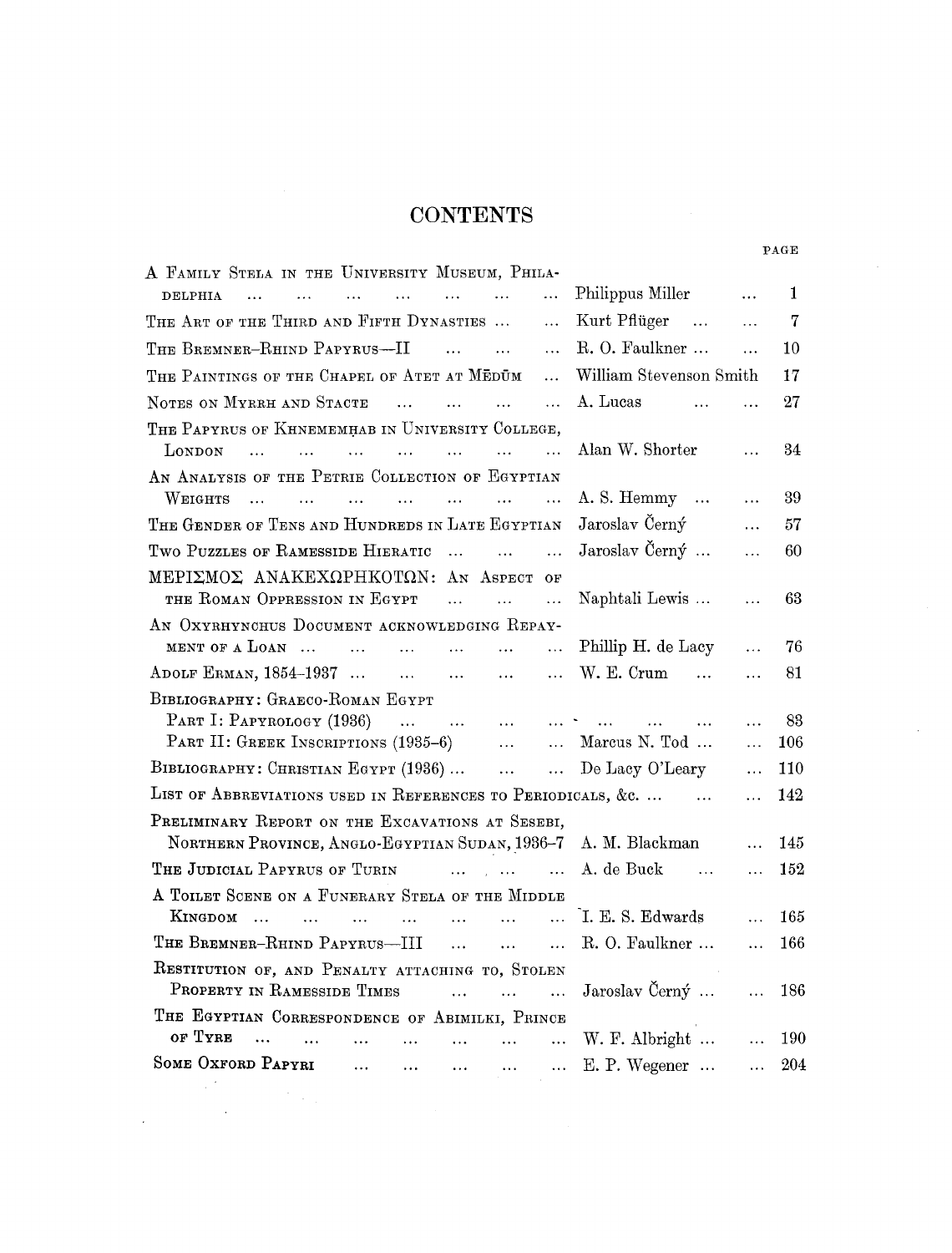## vi **CONTENTS**

| NOTES ON THE BAHREN, NUWEMISAH, AND EL-A'REG                                     |  |  |                        |  |          | PAGE |
|----------------------------------------------------------------------------------|--|--|------------------------|--|----------|------|
| OASES IN THE LIBYAN DESERT                                                       |  |  | Anthony de Cosson  226 |  |          |      |
| BIBLIOGRAPHY: PHARAONIC EGYPT (1936)   Edited by A.M. Blackman                   |  |  |                        |  |          | -230 |
| BRIEF COMMUNICATIONS                                                             |  |  | 258                    |  |          |      |
|                                                                                  |  |  |                        |  | 117, 262 |      |
| NOTICES OF RECENT PUBLICATIONS                                                   |  |  |                        |  | 125, 266 |      |
|                                                                                  |  |  |                        |  |          |      |
| LIST OF LLUSTRATIONS IN THE TEXT         277                                     |  |  |                        |  |          |      |
| REVIEWS AND NOTICES OF RECENT PUBLICATIONS (DETAILED LIST)    278                |  |  |                        |  |          |      |
| INDEXES                                                                          |  |  |                        |  |          |      |
|                                                                                  |  |  |                        |  |          |      |
| Egyptian and Coptic $\ldots$ and $\ldots$ and $\ldots$ and $\ldots$ and $\ldots$ |  |  |                        |  | 284, 286 |      |
|                                                                                  |  |  |                        |  |          |      |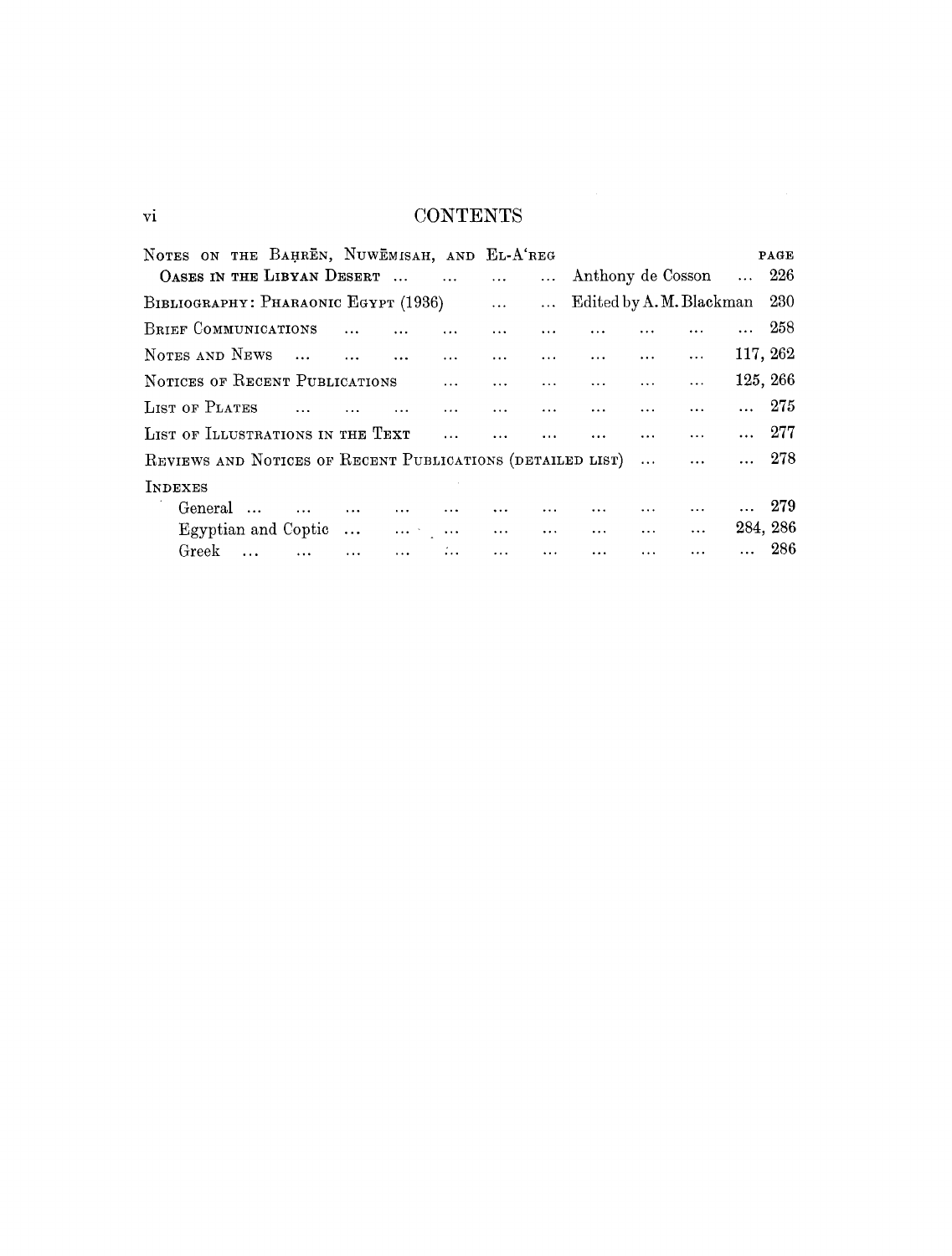### **THE ART OF THE THIRD AND FIFTH DYNASTIES**

### BY KURT PFLUGER

#### (Translated by ETHEL W. BURNEY)

THE architecture of the buildings in the sacred enclosure of the Step Mastaba<sup>1</sup> at Sakkarah has been the subject of lively discussion ever since its discovery, because the delicacy and lavishness of its forms contrast sharply with the severe, massive style of the following dynasty, whose nature corresponds much more nearly with the idea that one is inclined to form of Old-Kingdom culture.

After the fall of the Fourth Dynasty, art takes a remarkable and completely unexpected course, and becomes again elegant, imaginative, bright, and facile, instead of remaining heavy and stiff. A loosening, so to speak, of the dominating style of Gizah may well have been due to the changed political situation within the country (the strivings of the nomarchs towards independence), though this is but a partial explanation of the change.

Our first impression on considering these cultural manifestations will be that the art of the Fifth-Dynasty kings, as we know it in the Pyramid Temples of Abusir and the Sun Temple at Abu Ghurab, is only a further development of Third-Dynasty art, as shown in the Step-Mastaba enclosure. The absence of connecting links in the larger architecture is due to the Fourth Dynasty, which as it were with a brutal hand interrupted the normal course of evolution, at least in the explored parts of Egypt. And, indeed, formal connexions between the Third and Fifth Dynasties can be reconstructed-their spiritual affinity is so strikinq that it would be superfluous to demonstrate it.

One of these connexions is supplied by the sarcophagus of  $Mycerinus<sup>3</sup>$  of which the exterior shows both the niche-structure found in the sacred enclosure of the Step Pyramid, and the torus-moulding and caretto cornice, which in buildings appear for the first time in the Fifth Dynasty. As the sarcophagus imitates a palace, it is permissible to argue from it to architectural monuments.<sup>3</sup> Another connexion is offered by the stars painted on the ceilings of some of the Step Mastaba chambers by Djoser's artists, and furthermore by blocks bearing stars in relief which were re-used in the passages beneath. $4$  These stars in painting and relief remind us of the star-decoration of temple ceilings froni the Fifth Dynasty on, but nothing corresponding to them is known in the Fourth Dynasty.

If there really exists a historical connexion between the art of the Third and of the Fifth Dynasties, then the problem of their common origin is all the more important. Now, developing a hypothesis of Balcz,<sup>5</sup> Professor Walther Wolf<sup>6</sup> has very convincingly argued that the Sakkarah style of the Third Dynasty originated in Lower Egypt. It does not seem necessary to repeat the details, but it should be noted that according to Manetho the Third Dynasty came from Memphis, *i.e.* from Lower Egypt. Essentially the same origin (a little

<sup>1</sup> More often called the Step Pyramid. <sup>2</sup> Perrot-Chipiez, *Histoire de l'art dans l'antiquité*, **1**, Fig. 289.

<sup>3</sup> This does not imply that the palaces of the period were really built in this style; the form of the sarcophagus may belong to an earlier period.

<sup>4</sup> This information was kindly supplied to me by Dr. K. H. Dittmann, of Cairo.

 $^5$  *Die altägyptische Wandgliederung* in *Mitt. deutsch. Inst. Kairo* 1, 38 ff.

<sup>6</sup> Bemerkungen zur frühgeschichtlichen Ziegelarchitektur in ZÄS 67, 129 ff.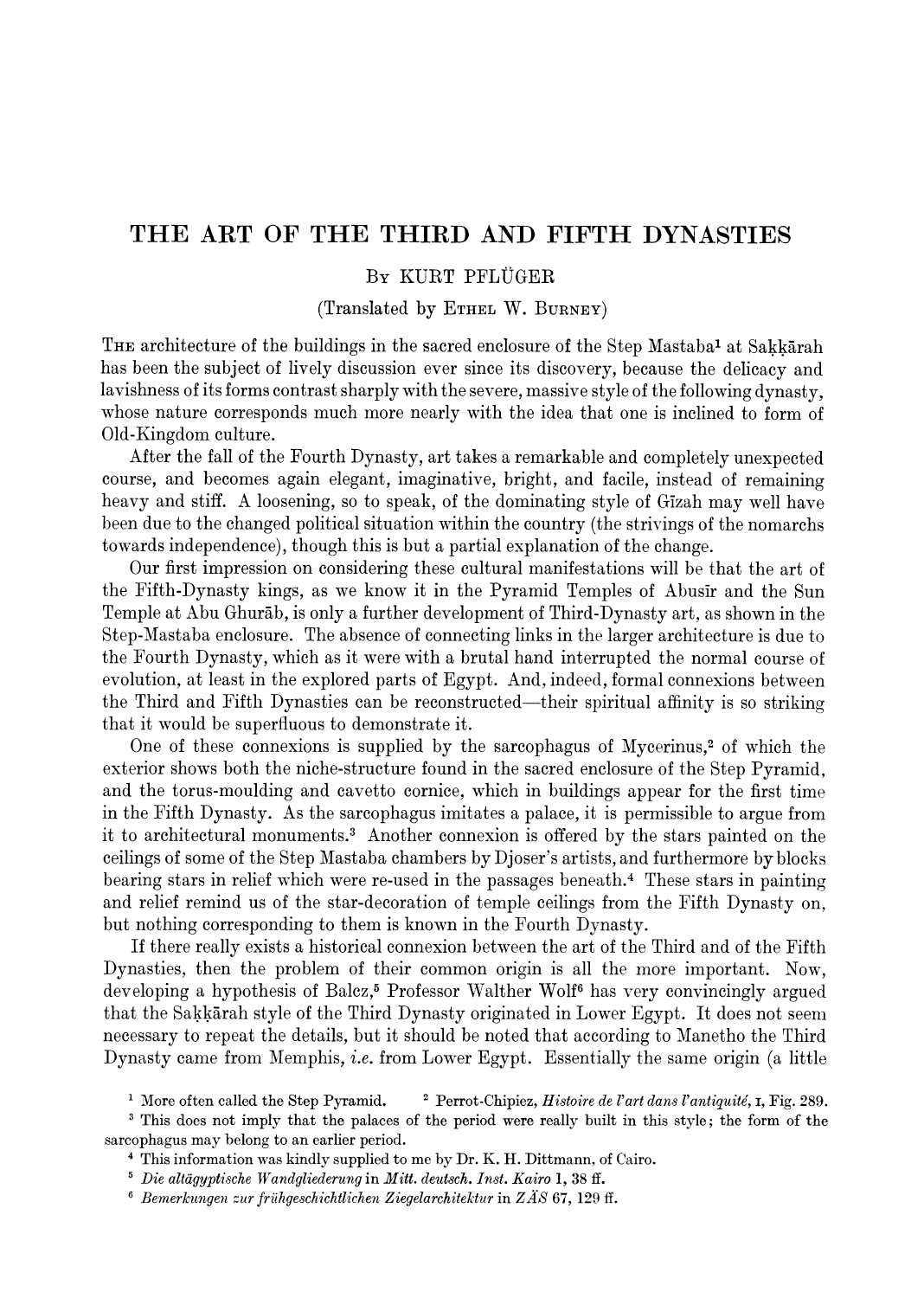### 8 KURT PFLÜGER

farther to the north, at Sakhebu in the Letopolite nome) is assigned by the Westcar Papyrus to the first three kings of the Fifth Dynasty,<sup>1</sup> and thereby the link between the art-forms of the Third and Fifth Dynasties, which at first sight appears so strange, is established. h Lower-Egyptian origin explains what mas obscure to us in Fifth Dynasty art: its delicacy, liveliness, and suppleness.

The hypothesis of a Lower-Egyptian origin for the Third-Dynasty Sakkgrah style, and the style of the Fifth Dynasty, is supported by the fact that in both epochs a culture of astonishing loftiness, refinement, and richness for such early times seems to have prevailed; this points again to Lower Egypt, whereas a derivation of the art in question from Upper Egypt would encounter very great difficulties. $2$ 

To Upper Egypt, however, belongs the spirit of the Fourth Dynasty, which deliberately breaks with the tradition of the Sakkgrah style, and promotes the ascendancy of a simple, powerful form of art, which by all appearances had long been native to Upper Egypt.<sup>3</sup> The reverse process can be observed after the fall of this dynasty; the old Lower-Egyptian tradition is revived by the Fifth Dynasty. The art of the new dynasty has been influenced by Upper Egypt certainly in the new form of pyramid, probably also in the ground-plans of the mortuary temples, and further in its general character, which is now more austere and solid than that of the art of Sakkarah, although it appears loose and unstable in comparison with the Gizah style.

What has taken place? It appears to me that during the Third and Fifth Dynasties reactions came about in Lower Egypt, directed against the union of the country by southern kings.4 In the reign of Djoser the influence of Lower Egypt was perhaps on the whole peaceable; Djoser himself probably came from Upper Egypt,<sup>5</sup> and he may have made the art of the Delta the official art of the kingdom as a result of the insistence of Lower-Egyptian relatives. But the Lower-Egyptian Fifth Dynasty seems to have come into power following a rebellion against the Fourth Dynasty.<sup>6</sup> To national dissensions were apparently added social ones.

<sup>1</sup> According to Manetho the Fifth Dynasty had its origin in Elephantine, but there is nothing to support this view, and much against it.

<sup>2</sup> It is very probable that Lower-Egyptian culture was older and higher than that of the South. How was it that the inhabitants of a country for the most part marshy, thinly populated, and barbarous, as it is often depicted, were able long before Menes to bring about a really lasting and effective union of Egypt, with important historical consequences? The very fact that they had invented a script shows that the people of Lower Egypt had reached a relatively high stage of culture—in any case higher than that of the inhabitants of the South, who were still without writing. For details compare Newberry, *Egypt as a Field for Anthropological Research in British Association for the Advancement of Science, Report of the 91st Meeting (93rd year), Liverpool, 1923, Bept. 12-19* (London, *1924),*pp. *175-96,* also in *Smithsonzan Report* for *1924* (Washington, *1925),* pp. *435-59,* translated as *Agypten als Feld fur anthropologische Forschung* in *Der alte Orient, 1927* ; Junker, **Die** *Entwicklung der corgeschichtlichen Kultur in Agypten* in *Festschrift fnr* P. IP. *Schmidt, 890* ff. ; Sethe, *I'rgeschichte,* \$5 *104* ff., *139* ff., *187, 213;* Ed. Meyer, *Geschichte des Alterturns,* I 2, §\$ *192* ff.

<sup>3</sup> Compare, for instance, the royal tombs at Abydos, which in spite of the destruction of their superstructures may be quoted as parallels, and especially the brick mastaba of Djoser at Bet Khallaf; see Wolf in *ZA'S* 67, *131.* 

We must not picture Egypt, provisionally united as it was under Menes, as completely unified, pacified, and quiet, but we must allow for the possibility of a preponderance of power alternating between North and South. It is just in the Third Dynasty that we know of contests against Lower-Egyptian rebels (under Khacsekhem; compare Sethe, *Cntersuchungen,* 111, p. *34,* KO. *14),* and we may learn much from the Sethname of Peryebsen (temporary limitation of the poner of Upper Egypt ?) in the Second Dynasty (Gauthier, *Licre des rois,* I, p. *23,* No. xiii).

Compare the Upper-Egyptian style of his brick mastaba at Bet Khallaf.

The Westcar Papyrus tells us that the young kings of the coming dynasty were persecuted by the preceding dynasty.